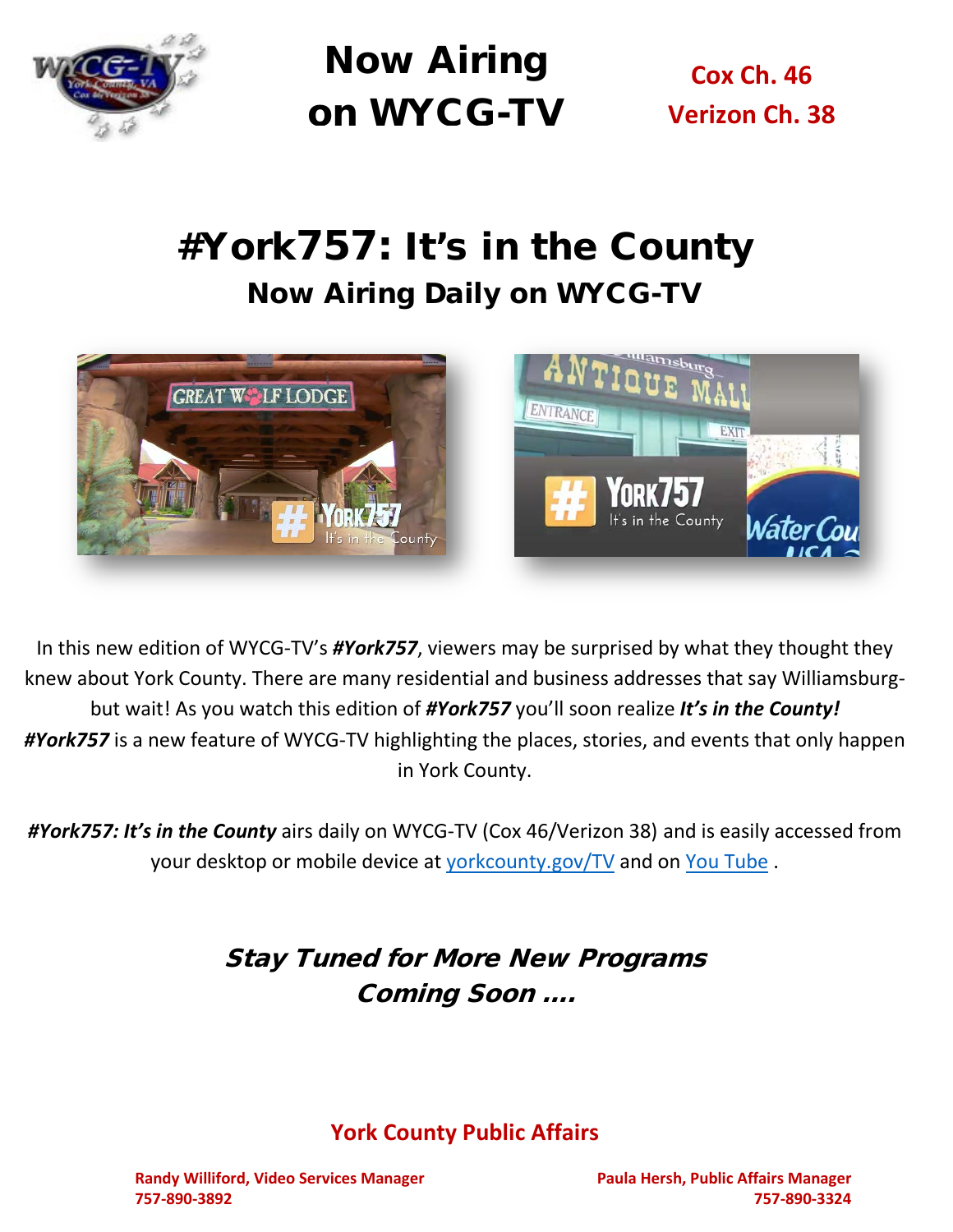|                                                                        | <b>Project / Applicant</b><br><b>Name</b>   | <b>Location</b>                                 | <b>Description</b>                                                                                                                                                                                                                       | <b>Comments</b>                                                      |
|------------------------------------------------------------------------|---------------------------------------------|-------------------------------------------------|------------------------------------------------------------------------------------------------------------------------------------------------------------------------------------------------------------------------------------------|----------------------------------------------------------------------|
| Recent<br><b>Board</b><br><b>Actions</b>                               | PI Tower<br>Development LLC                 | 1685 Merrimac<br>Trail                          | UP-907-18 - Request for a Special Use Permit for a 175 foot tall self-<br>supporting telecommunications tower.                                                                                                                           | <b>APPROVED</b><br>June 5, 2018                                      |
|                                                                        | <b>Almond Contracting</b><br>and Consulting | 524 Water<br>Street                             | $YVA-42-18$ – Request to authorize the construction of an outdoor patio<br>for Larry's Lemonade.                                                                                                                                         | <b>APPROVED</b><br>June 5, 2018                                      |
| <b>Applications</b><br><b>Pending</b><br><b>Board</b><br><b>Action</b> | Cross<br>Development/Caliber<br>Collision   | 315, 315A,<br>317, 317A,<br>317C Bypass<br>Road | Request for a Special Use Permit, pursuant to Section 24.1-306<br>(category 12, no. 4) to authorize an auto body repair and painting<br>establishment<br>Planning Commission had no recommendation (Motion of approval<br>failed $3:3$ ) | Scheduled for the<br>July 17, 2018 Board of<br>Supervisors meeting   |
|                                                                        | Cross<br>Development/Caliber<br>Collision   | 1920 GWMH                                       | Request for a Special Use Permit, pursuant to Section 24.1-306<br>(category 12, no. 4) to authorize an auto body repair and painting<br>establishment on approximately 3.3 acres.<br>Planning Commission recommends Denial               | Scheduled for the August<br>21, 2018 Board of<br>Supervisors meeting |
|                                                                        |                                             |                                                 |                                                                                                                                                                                                                                          |                                                                      |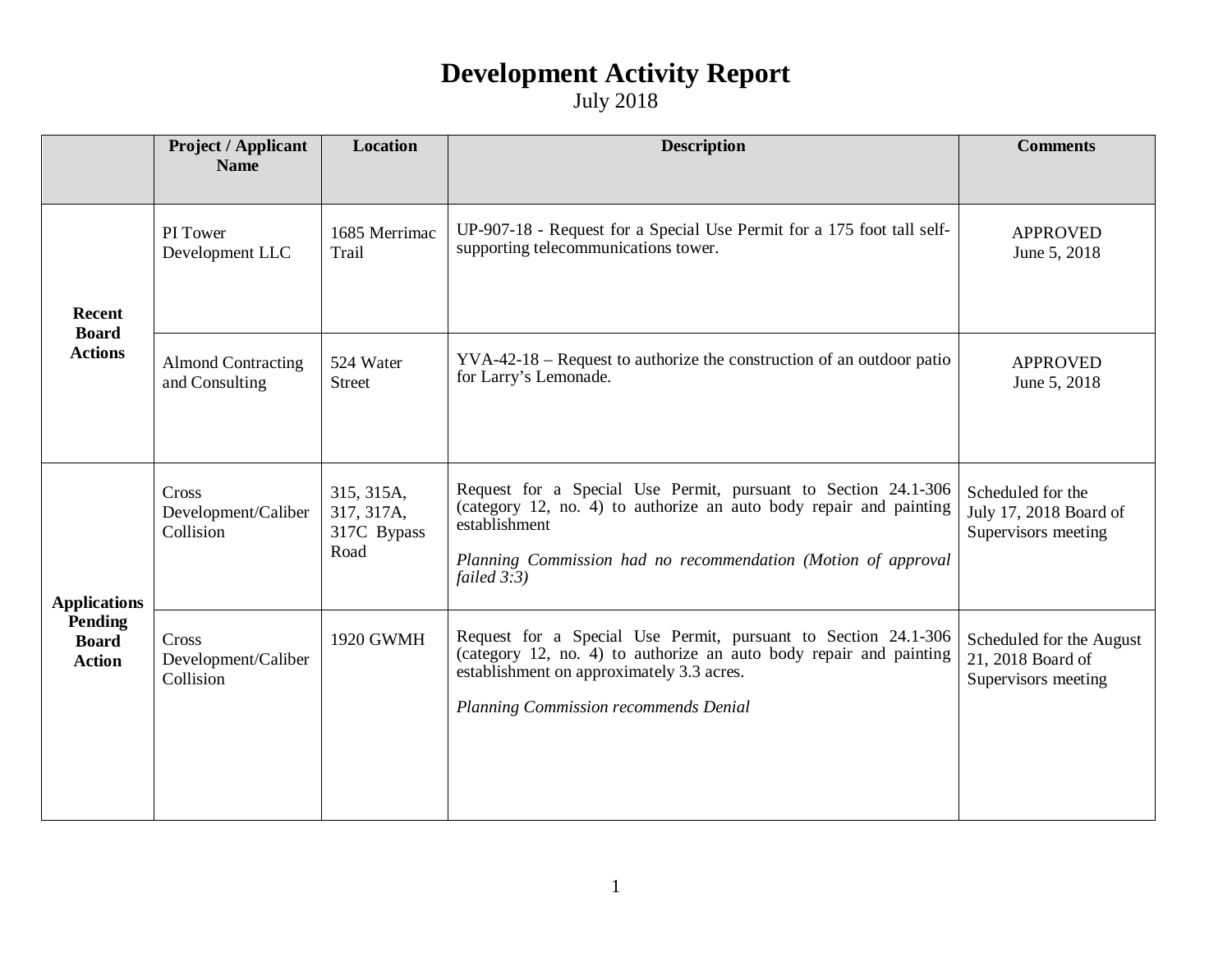|                                                                        | <b>Project / Applicant</b>             | <b>Location</b>                                                            | <b>Description</b>                                                                                                                                                                                                                                                                                                                                                                                                                                                                                                                                            | <b>Comments</b>                                       |
|------------------------------------------------------------------------|----------------------------------------|----------------------------------------------------------------------------|---------------------------------------------------------------------------------------------------------------------------------------------------------------------------------------------------------------------------------------------------------------------------------------------------------------------------------------------------------------------------------------------------------------------------------------------------------------------------------------------------------------------------------------------------------------|-------------------------------------------------------|
|                                                                        | <b>Name</b>                            |                                                                            |                                                                                                                                                                                                                                                                                                                                                                                                                                                                                                                                                               |                                                       |
| <b>Applications</b><br><b>Pending</b><br><b>Board</b><br><b>Action</b> | Nelson's Grant<br>Development, LLC     | Route 17/Fort<br>Eustis Blvd.<br>intersection                              | Request to rezone from GB-General Business to PDMU-Planned<br>Development-Mixed Use an undeveloped 1-acre portion of the Patriots<br>Square Shopping Center parcel to be incorporated into the existing<br>Nelson's Grant PDMU and developed with 19 townhouse units. The<br>applicant is also requesting modifications to the original Master Plan<br>and development approval that would increase the maximum number of<br>dwelling units from 112 to 137 and eliminate the ground floor<br>commercial space in one of the yet to be constructed buildings. | On hold per the request of<br>the applicant           |
| <b>Pending</b>                                                         | Deborah Hoernlein                      | 210 Wichita<br>Lane                                                        | Request for a Special Use Permit to authorize the establishment of a<br>Bed & Breakfast Inn                                                                                                                                                                                                                                                                                                                                                                                                                                                                   | Scheduled for July 11,<br>2018 Planning<br>Commission |
| <b>Applications</b>                                                    | <b>Rebkee Partners</b><br>Yorktown LLC | 2700, 2706,<br>2712, & 2716<br>George<br>Washington<br>Memorial<br>Highway | Request for a Special Use Permit to authorize the establishment<br>of a Wawa convenience store with gas pumps                                                                                                                                                                                                                                                                                                                                                                                                                                                 | Scheduled for July 11,<br>2018 Planning<br>Commission |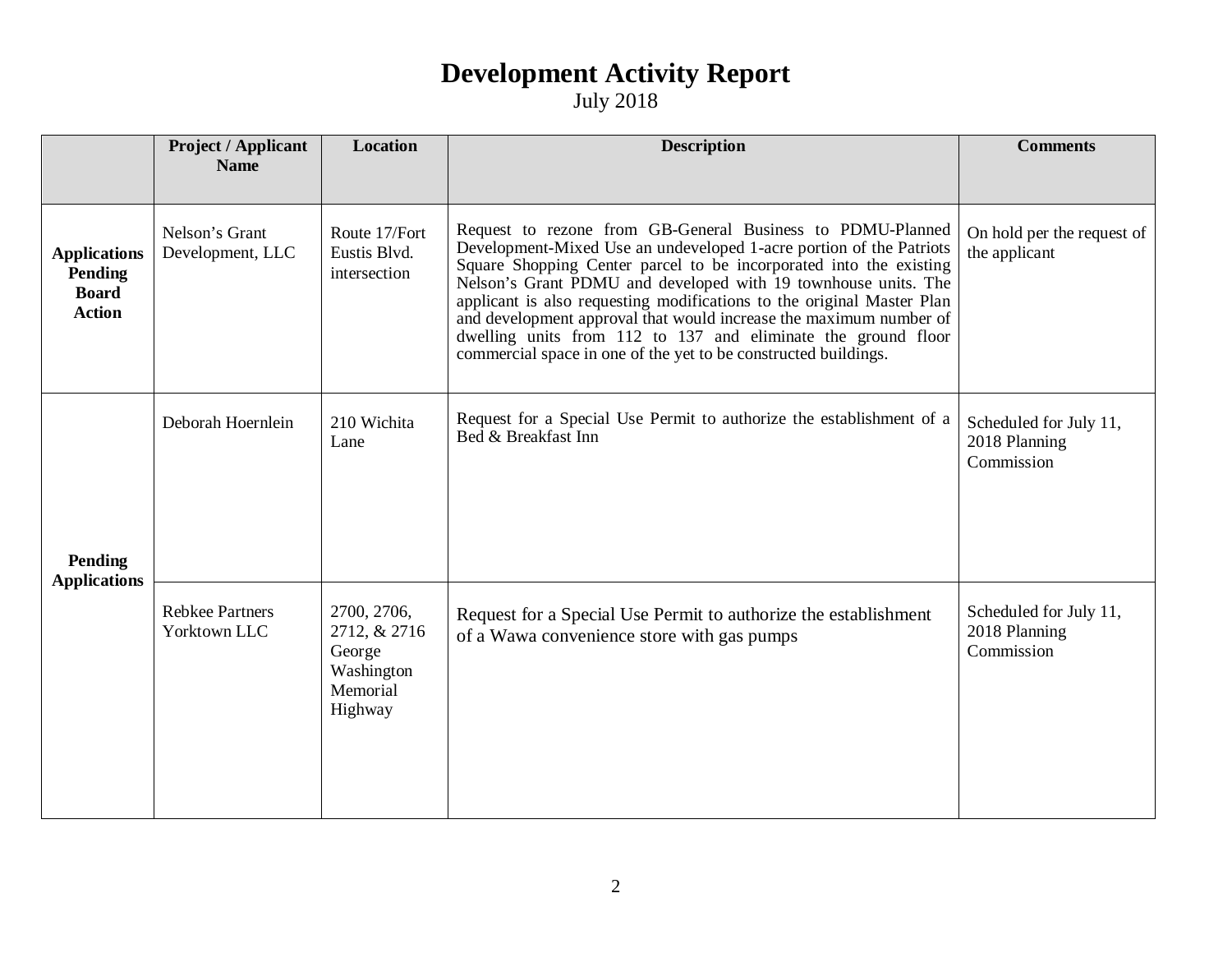|                                       | <b>Project / Applicant</b>                      | <b>Location</b>                                                | <b>Description</b>                                                                                                                                                                                                     | <b>Comments</b>                             |
|---------------------------------------|-------------------------------------------------|----------------------------------------------------------------|------------------------------------------------------------------------------------------------------------------------------------------------------------------------------------------------------------------------|---------------------------------------------|
|                                       | <b>Name</b>                                     |                                                                |                                                                                                                                                                                                                        |                                             |
| <b>Pending</b><br><b>Applications</b> | <b>MRP</b> Enterprises<br>LLC (Dale Moore)      | 3204 & 3206<br><b>Big Bethel</b><br>Road & 2233<br>Hampton Hwy | Request to amend the York County Zoning Map by reclassifying 3<br>parcels from Limited Business and R20 Medium Density Single Family<br>Residential to General Business subject to voluntarily proffered<br>conditions | On hold per the request of<br>the applicant |
|                                       | <b>MRP</b> Enterprises<br>LLC (Dale Moore)      | 3204 & 3206<br><b>Big Bethel</b><br>Road & 2233<br>Hampton Hwy | Request a Special Use Permit contingent upon approval of the above-<br>noted rezoning application to authorize the establishment of a mini-<br>storage warehouse facility                                              | On hold per the request of<br>the applicant |
| <b>Site Plans</b><br><b>Approved</b>  | <b>Wormley Creek</b><br>Landing<br>Improvements | 1110 Old<br>Wormley<br>Creek Rd.                               | ADA improvements to the parking area; new pier                                                                                                                                                                         | Approved on June 12,<br>2018                |
| <b>Site Plans</b><br><b>Submitted</b> | Autobell Carwash                                | 2029 George<br>Washington<br>Mem. Hwy.                         | Car Wash facility                                                                                                                                                                                                      | Submitted on June 4,<br>2018                |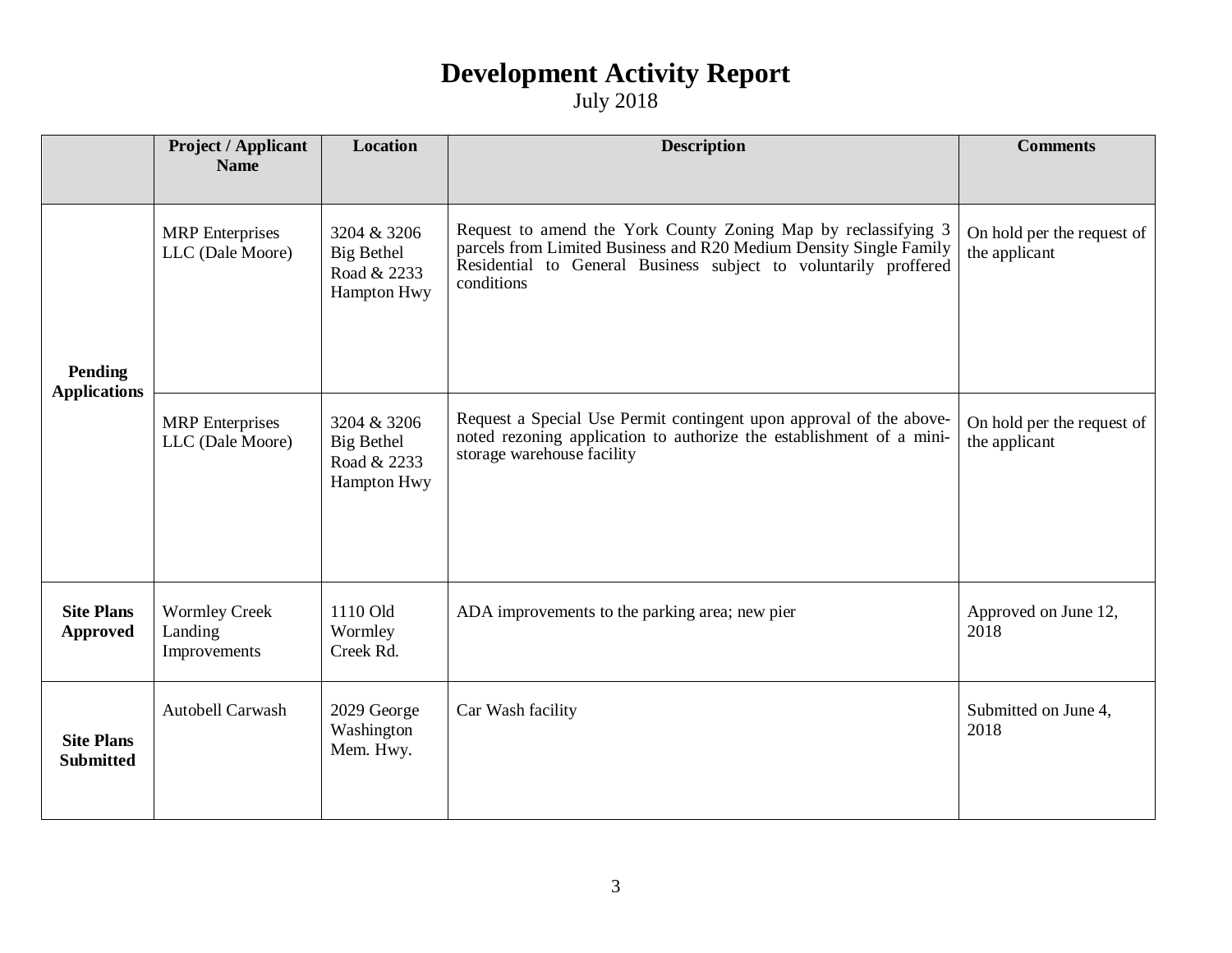July 2018

|                                                        | <b>Project / Applicant</b><br><b>Name</b>                                                                                              | <b>Location</b>               | <b>Description</b>                                                                                                     | <b>Comments</b>               |
|--------------------------------------------------------|----------------------------------------------------------------------------------------------------------------------------------------|-------------------------------|------------------------------------------------------------------------------------------------------------------------|-------------------------------|
|                                                        |                                                                                                                                        |                               |                                                                                                                        |                               |
| <b>Site Plans</b><br><b>Submitted</b>                  | Whittaker's Mill,<br>Townhome Lot<br>Addition                                                                                          | 1500 Penniman<br>Rd.          | The addition of 8 townhouses to the Whittaker's Mill Planned<br>Development in accordance with Ordinance No. 14-17 (R) | Submitted on June 14,<br>2018 |
| Subdivision<br><b>Plans</b><br><b>Approved</b>         | Marquis Estates,<br>Phase 2,<br>Development Plan                                                                                       | 1001 Marquis<br>Parkway       | 58 single family lots                                                                                                  | Approved on June 15,<br>2018  |
|                                                        | Economic<br>Development<br>Authority of York<br>County, VA and<br>County of York, VA,<br>Resubd. of Parcel B,<br>B1 and B2, Final Plat | 410 Old York-<br>Hampton Hwy. |                                                                                                                        | Submitted on June 15,<br>2018 |
| <b>Subdivision</b><br><b>Plans</b><br><b>Submitted</b> | Whittaker's Mill<br><b>Single Family</b><br>Townhomes, Section<br>1, Phase 2, Final Plat                                               | 1500 Penniman<br>Rd.          |                                                                                                                        | Submitted on June 8,<br>2018  |
|                                                        | <b>Holly Point Farms</b><br>Development Plan                                                                                           | 311 Holly Point<br>Rd         | Four single family lots                                                                                                | Submitted on June 15,<br>2018 |
|                                                        | <b>Holly Point Farms</b><br><b>Final Plat</b>                                                                                          | 311 Holly Point<br>Rd         | Four single family lots                                                                                                | Submitted on June 22,<br>2018 |